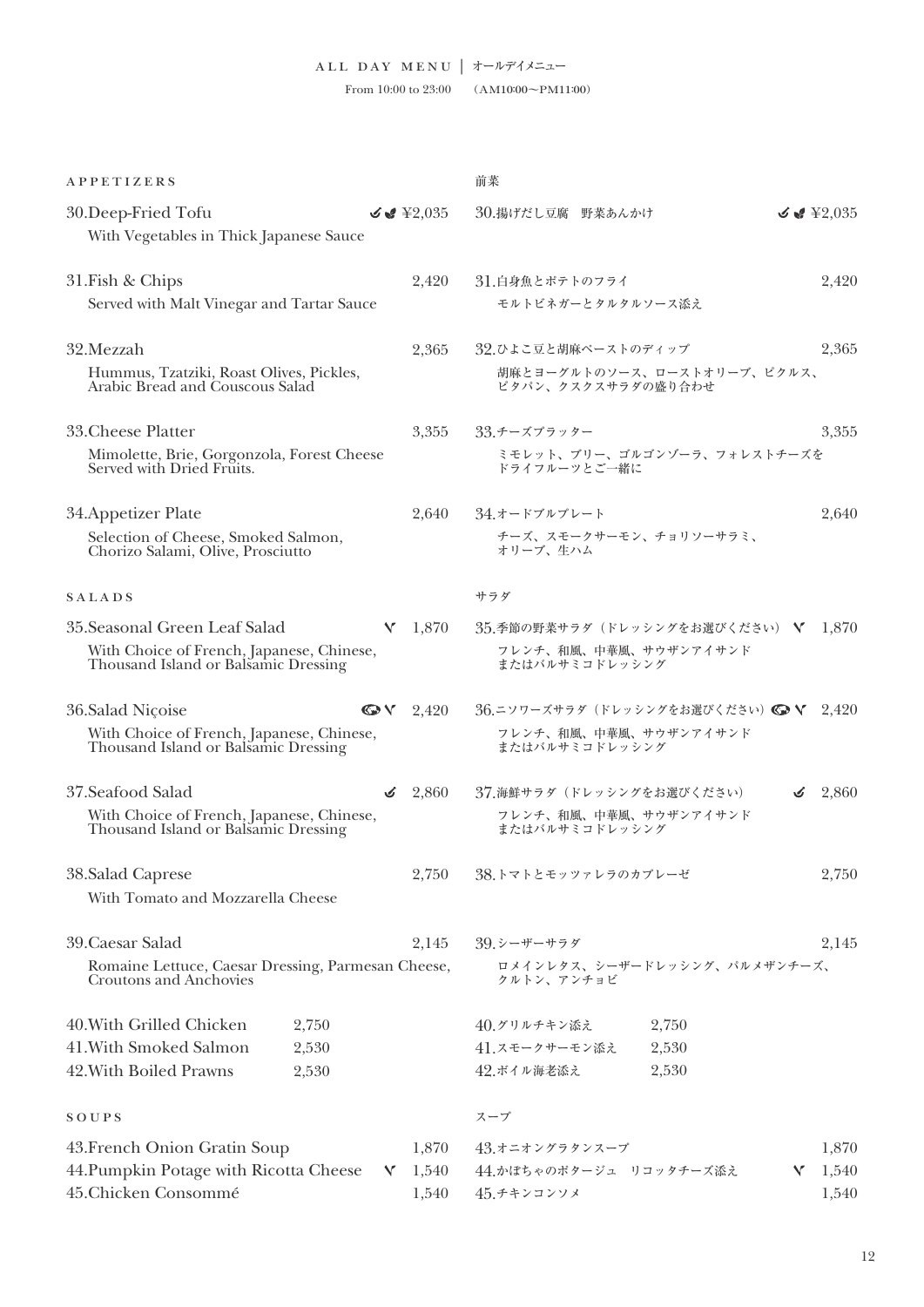

Spaghetti with Seafood, Chili, Garlic and Oliveoil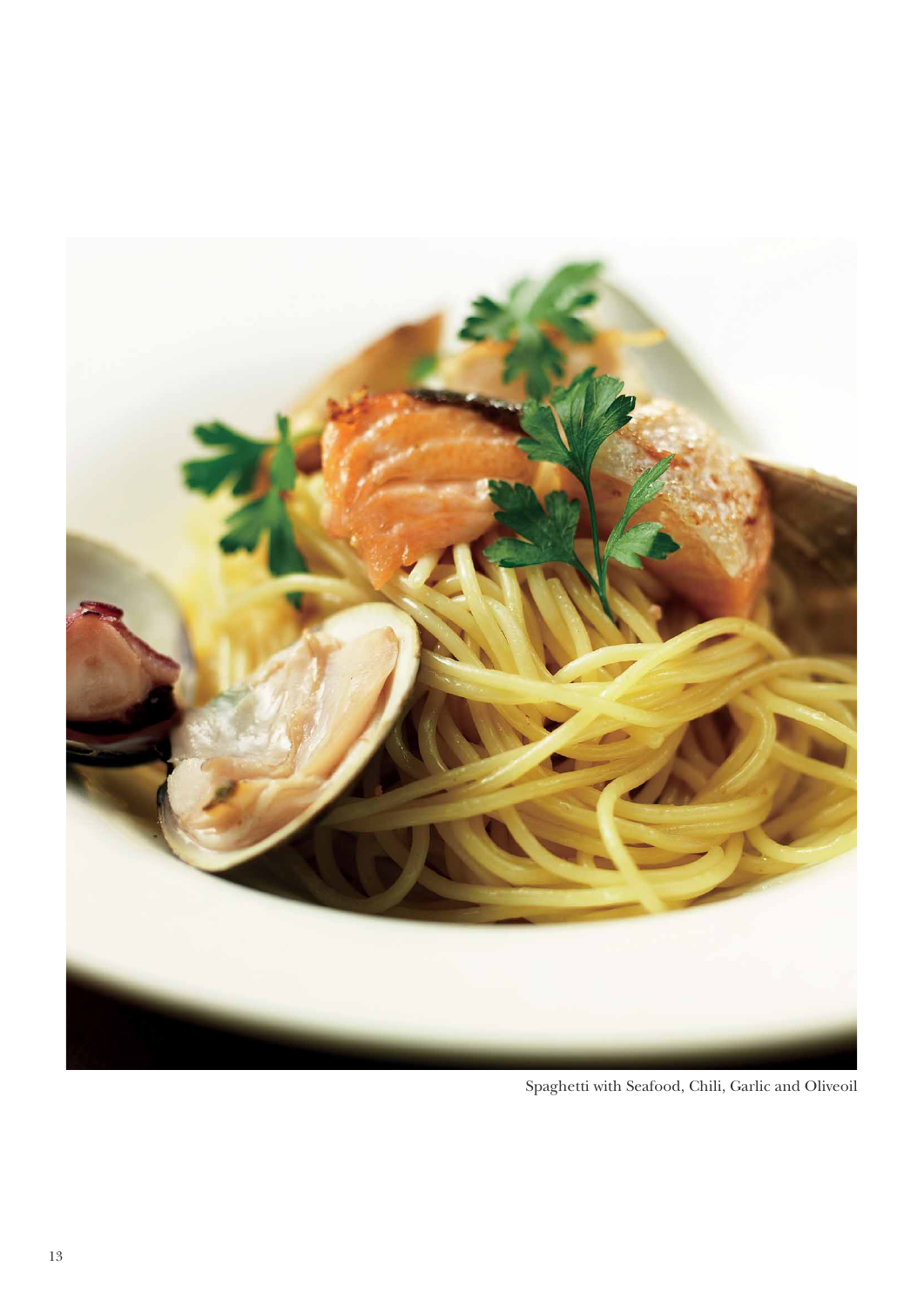| PIZZA                                           | $\mathbf{C}$ | 石釜で焼き上げた本格イタリアンピザ         | $\mathbb{C}$ |
|-------------------------------------------------|--------------|---------------------------|--------------|
| 46. Margherita                                  | 43,080       | 46.マルゲリータ                 | 43,080       |
| Tomato Sauce, Dry Oregano, Basil and Mozzarella |              | トマトソース、ドライオレガノ、バジル、モッツァレラ |              |
|                                                 |              |                           |              |
| 47.Seafood                                      | 3.190        | - 47.シーフード                | 3,190        |
| Tomato Sauce, Shrimp, Scallop and Mozzarella    |              | トマトソース、海老、帆立、モッツァレラ       |              |
|                                                 |              |                           |              |
| 48. Prosciutto E Rucola                         | 3.300        | 48.プロシュートルッコラ             | 3,300        |
| Tomato Sauce, Dry Oregano, Mozzarella,          |              | トマトソース、ドライオレガノ、モッツァレラ、    |              |
| <b>Prosciutto and Rocket</b>                    |              | 牛ハム、ルッコラ                  |              |
|                                                 |              |                           |              |
| 49.Quatro Fromaggi                              | 3.520        | 49.クアトロフロマージュ             | 3,520        |
| Gorgonzola, Taleggio, Parmesan,                 |              | ゴルゴンゾーラ、タレッジオ、パルメザン、      |              |
| Mozzarella and Honey                            |              | モッツァレラ、はちみつ               |              |

| PASTA                                             |               |                            | パスタ             |   |       |
|---------------------------------------------------|---------------|----------------------------|-----------------|---|-------|
| Pasta Selection                                   |               |                            | パスタセレクション       |   |       |
| Spaghetti, Penne, Tagliolini or Vegetable Ravioli |               | スパゲティ、ペンネ、タリオリーニまたは野菜のラビオリ |                 |   |       |
|                                                   |               |                            |                 |   |       |
| 50. Classic Bolognaise                            | $\mathcal{L}$ | 2.860                      | $50.$ ボロネーゼ     | 看 | 2,860 |
| 51. Tomato and Basil                              | V             | 2.420                      | 51.トマトバジル       | v | 2,420 |
| 52.Seafood                                        |               | 2.860                      | 52 シーフードペペロンチーノ |   | 2,860 |

With Chili, Garlic and Olive Oil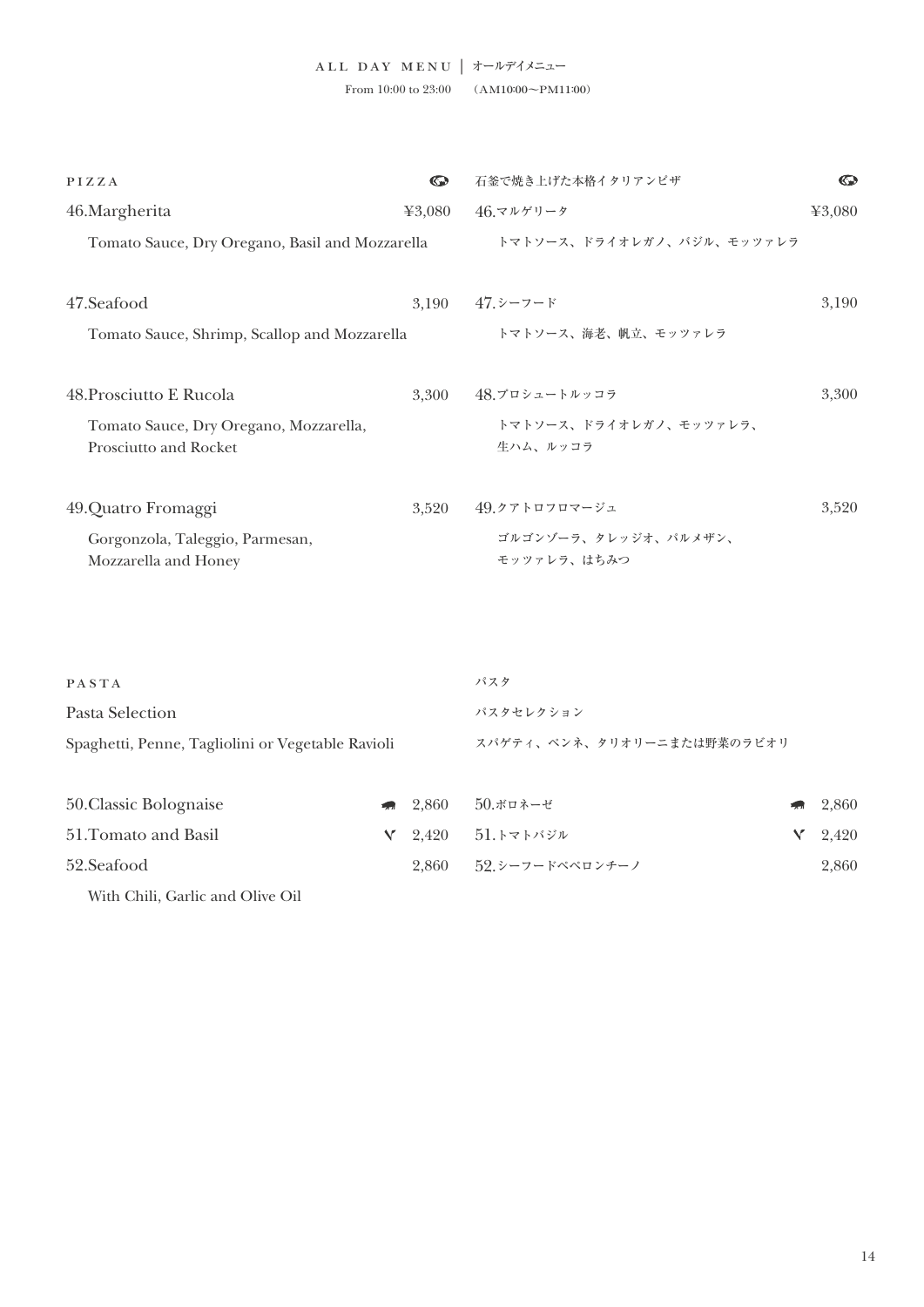Mixed Grilled Meat



Grilled King Salmon Fillet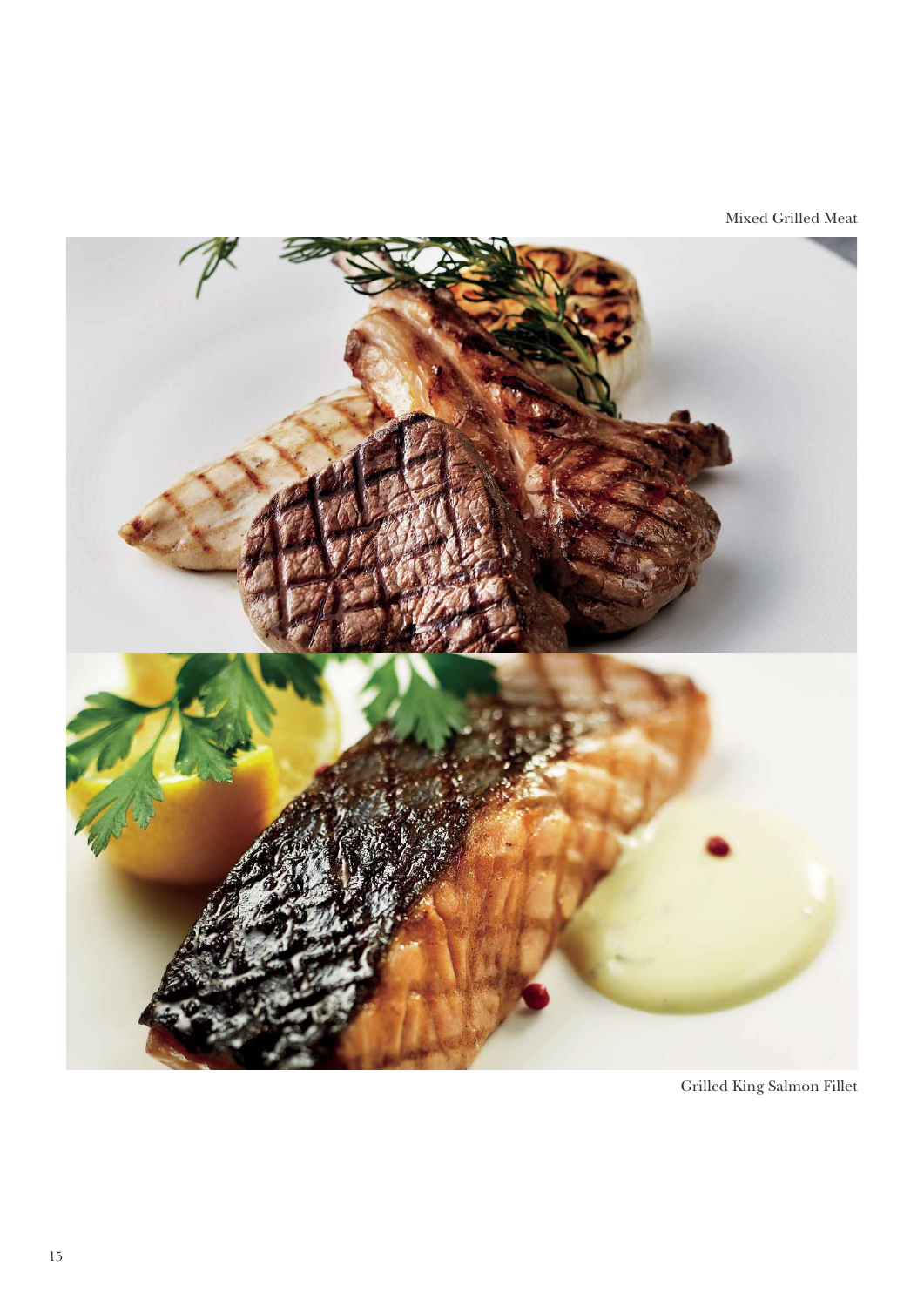## ALL DAY MENU | オールデイメニュー

From 10:00 to 23:00 (AM10:00 $\sim$ PM11:00)

| MAIN COURSES                                                                                                                |     |                  | メイン料理                                                              |              |                  |
|-----------------------------------------------------------------------------------------------------------------------------|-----|------------------|--------------------------------------------------------------------|--------------|------------------|
| 53. Deep Fried Jumbo Prawns<br>Served with Tartar Sauce and Mixed Salad                                                     |     | 43,630           | 53.有頭大エビフライ<br>タルタルソースとミックスサラダ添え                                   |              | 43,630           |
| 54.Pan-fried Seabream<br>With Seasonal Vegetables and Tomato Sauce                                                          |     | 2,970            | 54.真鯛のポワレ<br>季節野菜とトマトソース                                           |              | 2,970            |
| 55. Grilled King Salmon Fillet<br>With Lemon                                                                                |     | 3,080            | 55.キングサーモンのグリル レモン添え                                               |              | 3,080            |
| FROM THE GRILL                                                                                                              |     |                  | グリル料理                                                              |              |                  |
| 56. Grilled New Zealand Beef                                                                                                |     |                  | $56.$ NZビーフ                                                        |              |                  |
| Striploin(200g)                                                                                                             | JY- | 7,040            | ストリップロイン(200g)                                                     | JXL          | 7,040            |
| Please Allow at Least 20 Minutes of Preparation Time.                                                                       |     |                  | 20分お時間頂戴致します                                                       |              |                  |
| 57. Grilled New Zealand Beef                                                                                                |     |                  | $57.$ NZビーフ                                                        |              |                  |
| Tenderloin(150g)                                                                                                            | JJ  | 7,700            | テンダーロイン(150g)                                                      | JXL          | 7,700            |
| Please Allow at Least 20 Minutes of Preparation Time.                                                                       |     |                  | 20分お時間頂戴致します                                                       |              |                  |
| 58. Chicken Breast                                                                                                          |     | $J\&3,190$       | 58.チキンブレスト                                                         | JXL          | 3,190            |
| Marinated with Garlic and Rosemary<br>Please Allow at Least 20 Minutes of Preparation Time.                                 |     |                  | ニンニクとローズマリーでマリネした鶏胸肉<br>20分お時間頂戴致します                               |              |                  |
| 59. Grilled Lamb Chop                                                                                                       |     | $J\lambda$ 3,850 | 59.ラムチョップのグリル                                                      | JXL          | 3,850            |
| Please Allow at Least 20 Minutes of Preparation Time.                                                                       |     |                  | 20分お時間頂戴致します                                                       |              |                  |
| 60. Mixed Grilled Meat                                                                                                      |     | $J\lambda$ 4,950 | 60.ミックスミートのグリル                                                     |              | $J\lambda$ 4,950 |
| Beef Tenderloin, Lamb Chop, Chicken<br>Please Allow at Least 20 Minutes of Preparation Time.                                |     |                  | NZビーフ テンダーロイン、ラムチョップ、チキン<br>20分お時間頂戴致します                           |              |                  |
| *All Meats Are Halal Certified<br>*All Grilled Items Are Complemented<br>With Gravy Sauce and Your Choice of One Side Dish. |     |                  | ※全てのお肉はハラル認証済みです。<br>※グリル料理にはグレービーソースとお好みの<br>サイドディッシュ1品をお付けいたします。 |              |                  |
| SIDE DISHES                                                                                                                 |     |                  | サイドディッシュ                                                           |              |                  |
| 61. Seasonal Green Leaf Salad                                                                                               | Y   | 770              | 61.季節の野菜サラダ                                                        | $\checkmark$ | 770              |
| 62. Grilled Vegetable                                                                                                       | Y   | 825              | 62.本日のお野菜                                                          | ٧            | 825              |
| 63. Sautéed Tomato                                                                                                          | v   | 825              | 63.トマトのソテー                                                         | V            | 825              |
| 64. Mashed Potato or French Fries                                                                                           | Y   | 825              | 64.マッシュポテトまたはフライドポテト                                               | Y            | 825              |
| 65. Steamed Plain Japanese Rice                                                                                             | びん  | 550              | 65.国産米ライス                                                          | びん           | 550              |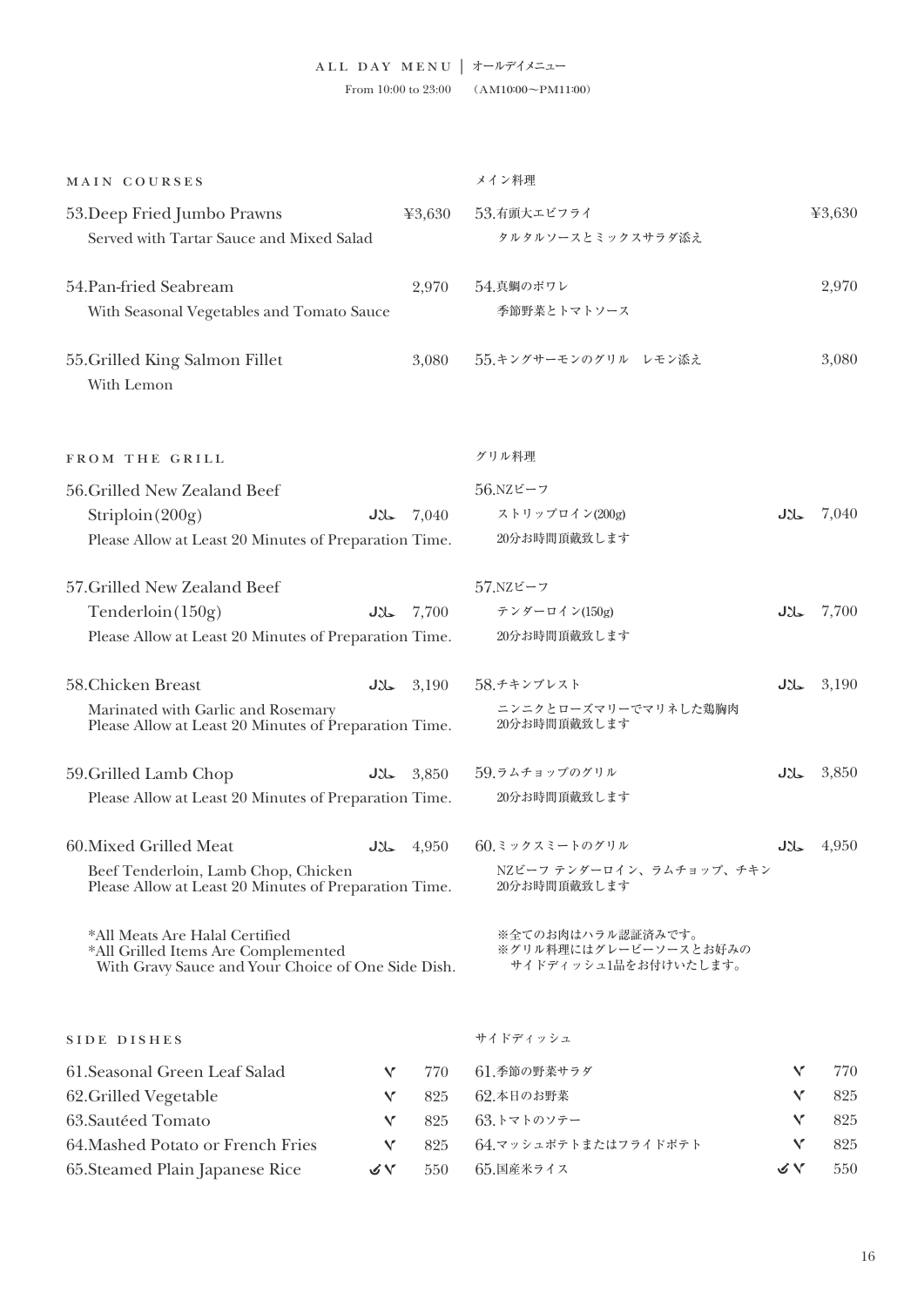| SANDWICHES AND BURGERS                                                                |                                        | サンドウィッチ、バーガー                              |                                        |  |  |  |
|---------------------------------------------------------------------------------------|----------------------------------------|-------------------------------------------|----------------------------------------|--|--|--|
| 66.Club Sandwich                                                                      | $\bigodot$ $\blacksquare$ \\eff{3,080} | 66.クラブサンド                                 | $\bigodot$ $\blacksquare$ \\eff{3,080} |  |  |  |
| Chicken Breast, Omelette, Bacon, Tomato and Lettuce                                   |                                        | チキンブレスト、卵焼き、ベーコン、トマト、レタス                  |                                        |  |  |  |
| 67.Assorted Sandwich                                                                  | 2,860                                  | 67.ミックスサンド                                | 2,860                                  |  |  |  |
| Smoked Salmon, Ham, Cheese, Cucumber,<br><b>Tomato and Lettuce</b>                    |                                        | スモークサーモン、ハム、チーズ、キュウリ、<br>トマト、レタス          |                                        |  |  |  |
| *all Sandwiches Are Complemented<br>with Potato Chips                                 |                                        | ※サンドウィッチには、ポテトチップスをお付けします                 |                                        |  |  |  |
| 68. Cheese Burger                                                                     | 3,410                                  | 68.チーズバーガー                                | 3,410                                  |  |  |  |
| 175g Domestic Beef Burger, Sesame Bun,<br>Cheddar Cheese, Lettuce, Tomato and Pickles |                                        | 国産ビーフ175g、胡麻バンズ、チェダーチーズ、レタス、<br>トマト、ピクルス  |                                        |  |  |  |
| Add Bacon                                                                             | 330                                    | トッピングベーコン                                 | 330                                    |  |  |  |
| Please Allow at Least 20 Minutes of Preparation Time.                                 |                                        | 20分お時間頂戴致します                              |                                        |  |  |  |
| 69.Salmon Burger                                                                      | 3,300                                  | 69.サーモンバーガー                               | 3,300                                  |  |  |  |
| Grilled Marinated Salmon, Sesame Bun,<br>Mozzarella Cheese, Lemon Mayonaise,          |                                        | グリルサーモン、胡麻バンズ、モッツァレラ、<br>レモンマヨネーズ、レタス、トマト |                                        |  |  |  |
| Lettuce and Tomato                                                                    |                                        | 20分お時間頂戴致します                              |                                        |  |  |  |
| Please Allow at Least 20 Minutes of Preparation Time.                                 |                                        |                                           |                                        |  |  |  |
| *All Burgers Are Complemented with French Fries,                                      |                                        | ※バーガーには、フライドポテト、ケチャップ、<br>マスタードをお付けします。   |                                        |  |  |  |
| Tomato Ketchup and Mustard                                                            |                                        | その他の調味料につきましては、係りにお尋ねください。                |                                        |  |  |  |
| Please Ask Our Server for Any Additional Condiments.                                  |                                        |                                           |                                        |  |  |  |

| LIGHT BITES                                                                        |  |                     | 軽食                                          |  | Х      |
|------------------------------------------------------------------------------------|--|---------------------|---------------------------------------------|--|--------|
| 70. Vegetarian Wrap                                                                |  | 1.650               | 70.野菜のラップ                                   |  | 1,650  |
| Ricotta, Sun-dried Tomato, Cucumber,<br>Rocket and Carrot Served with Potato Chips |  |                     | リコッタチーズ、サンドライトマト、キュウリ、<br>ルッコラと人参、ポテトチップス添え |  |        |
| 71. Rice Ball (2 Pieces)                                                           |  | $\mathcal{I}$ 1.430 | 71.おにぎりセット (2個)                             |  | -1.430 |
| With Miso Soup and Pickles                                                         |  |                     | 味噌汁、香の物添え                                   |  |        |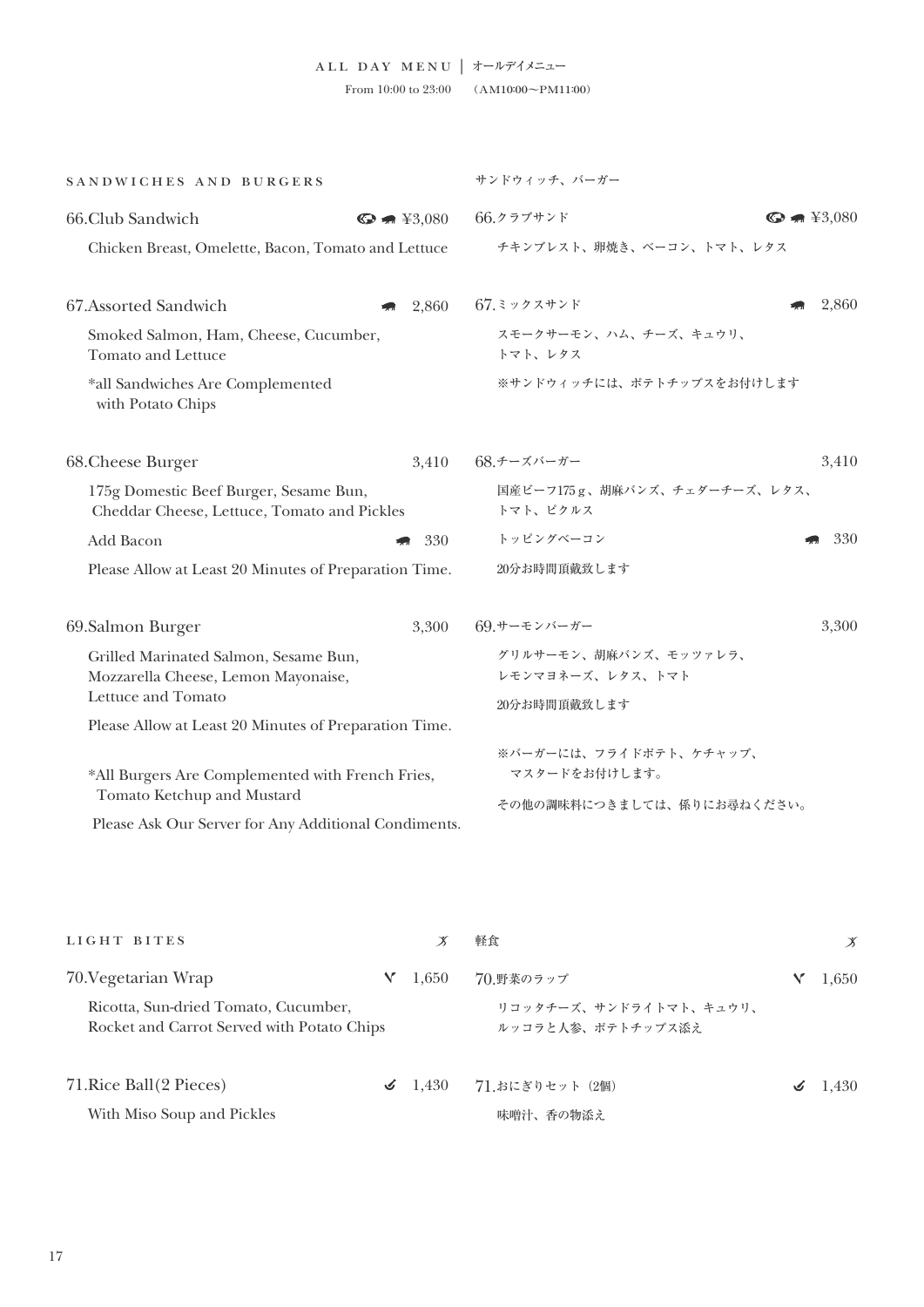| RICE AND CURRIES                                                                                                                                                                           |           |                      | ライス、カレー                                           |           |                      |
|--------------------------------------------------------------------------------------------------------------------------------------------------------------------------------------------|-----------|----------------------|---------------------------------------------------|-----------|----------------------|
| 72. Beef and Vegetable Curry<br>Japanese Style                                                                                                                                             |           | $\leq$ $\neq$ ¥3,245 | 72.牛肉と野菜のホテルカレー                                   |           | $\leq$ $\neq$ ¥3,245 |
| 73. Chicken Murgh Makhani<br><b>Butter Chicken Curry</b>                                                                                                                                   | $\bullet$ | 3,190                | 73.チキンマッカーニー<br>バターチキンカレー                         | $\bullet$ | 3,190                |
| 74. Vegetable Curry                                                                                                                                                                        | Y.        | 2,695                | 74.野菜カレー                                          | Y         | 2,695                |
| *Curries Are Served with Naan or Rice and Pickles.                                                                                                                                         |           |                      | ※カレーの付け合わせは、自家製ナンかライス、<br>ピクルスをお付けします。            |           |                      |
| 75. Rice Porridge                                                                                                                                                                          | 万無        | 1,650                | 75.お粥 (お好みのスタイルをお選びください)                          |           | 1,650                |
| Served Either Chineese Style with Boiled Chicken,<br>Dried Shrimps, Ginger and Coriander<br><b>Or</b><br>Japanese Style with One Soft-boiled Egg,<br>Dried Sour Plum and Vegetable Pickles |           |                      | 蒸し鶏、干し海老、生姜、香菜を添えた中華風<br>または<br>温泉卵、梅干し、お漬物を添えた和風 |           |                      |
| 76. Assorted Rolled Sushi                                                                                                                                                                  |           | 3,300                | 76.巻き寿司盛り合わせ                                      |           | 3,300                |
| SET MENU                                                                                                                                                                                   |           |                      | セットメニュー                                           |           |                      |
| 77. Steak 'donburi' Served with Miso Soup<br>and Pickled Vegetables Set                                                                                                                    |           | 5,280                | 77.牛フィレ肉ステーキ丼、<br>味噌汁、香の物添え                       |           | 5,280                |
| 78.Tonkatsu Set                                                                                                                                                                            |           | 3,850                | 78.とんかつセット                                        |           | 3,850                |
| Deep-fried Pork Cutlet, Cabbage, Tomato<br>and Lemon, with Steamed Japanese Plain Rice,<br>Miso Soup and Pickles                                                                           |           |                      | とんかつ、キャベツ、トマトとレモン添え<br>御飯、味噌汁、香の物<br>20分お時間頂戴致します |           |                      |
| Please Allow at Least 20 Minutes of Preparation Time.                                                                                                                                      |           |                      |                                                   |           |                      |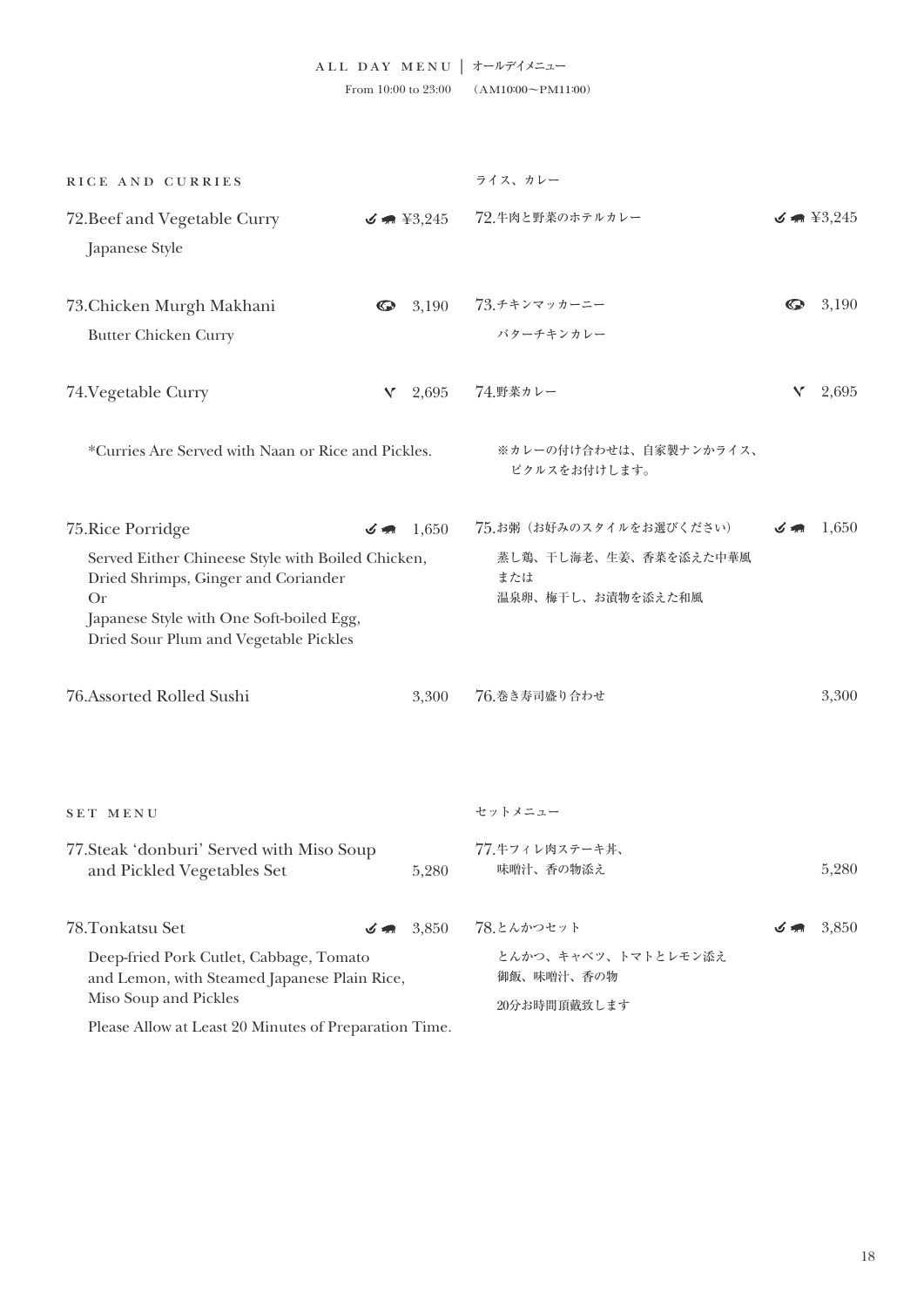

Vegetarian Wrap